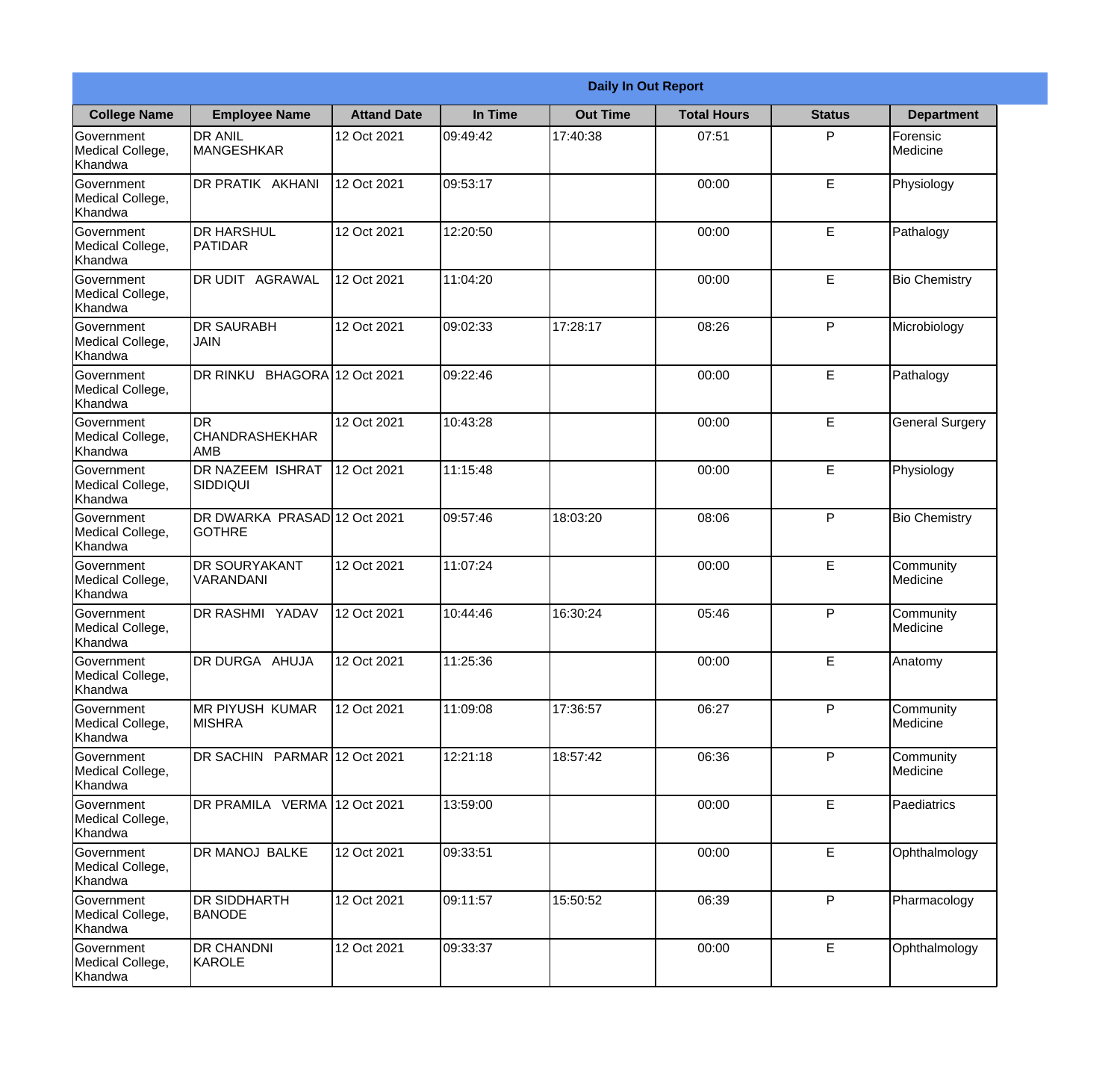| <b>Designation</b>                  | <b>Category</b> |
|-------------------------------------|-----------------|
| Assistant Professor   Para Clinical |                 |
| Assistant Professor   Non Clinical  |                 |
| Assistant Professor                 | Para Clinical   |
| Associate Professor Non Clinical    |                 |
| Associate Professor   Para Clinical |                 |
| Assistant Professor   Para Clinical |                 |
| Assistant Professor   Clinical      |                 |
| Professor                           | Non Clinical    |
| Demonstrator/Tutor   Non Clinical   |                 |
| Demonstrator/Tutor   Para Clinical  |                 |
| <b>Assistant Professor</b>          | Para Clinical   |
| Demonstrator/Tutor   Non Clinical   |                 |
| Statistician                        | Para Clinical   |
| Assistant Professor   Para Clinical |                 |
| Professor                           | Clinical        |
| <b>Assistant Professor</b>          | Clinical        |
| Associate Professor   Para Clinical |                 |
| Assistant Professor   Clinical      |                 |

## **Daily In Out Report**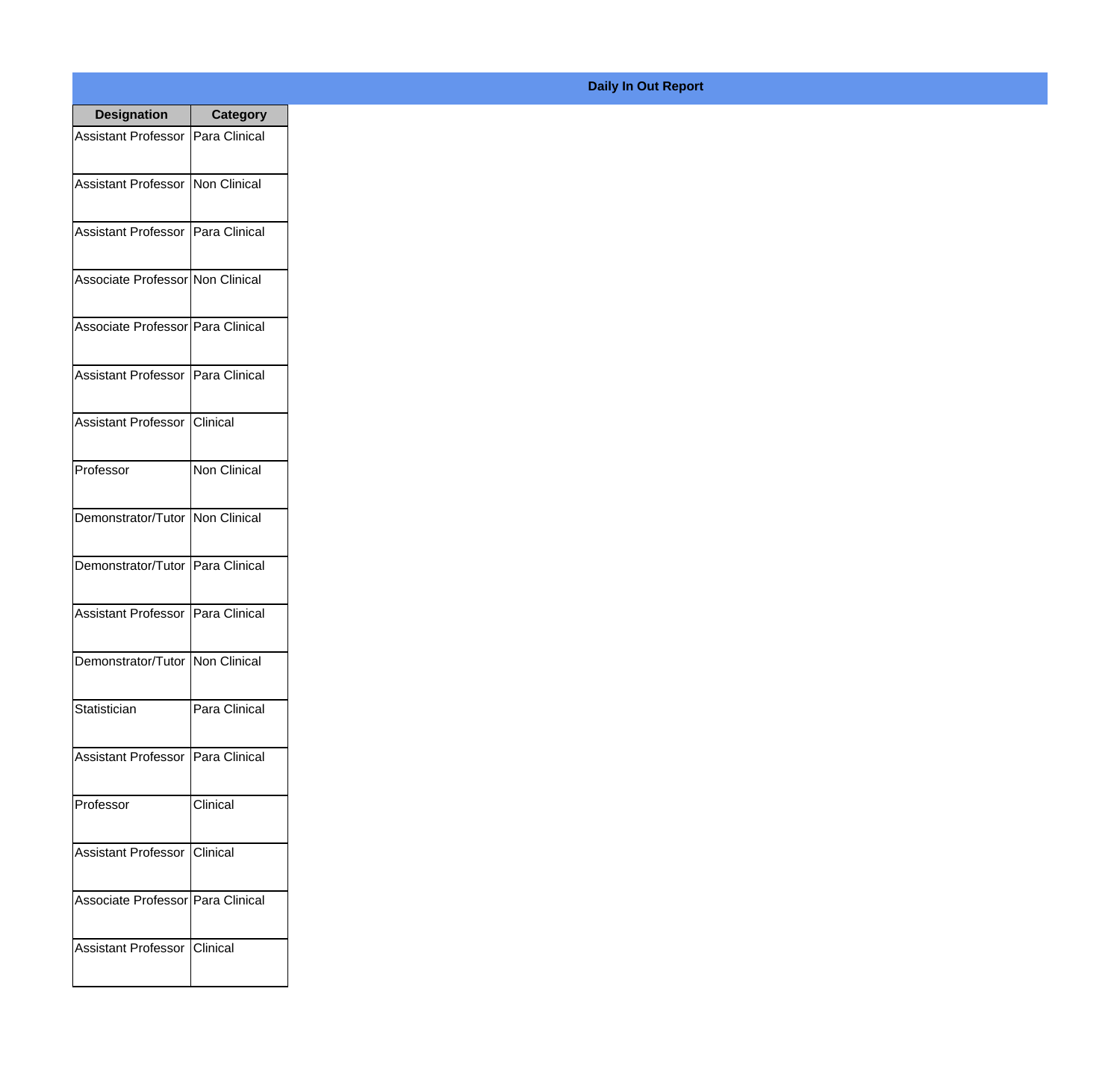|                                                  |                                           |             |          | <b>Daily In Out Report</b> |       |    |                             |
|--------------------------------------------------|-------------------------------------------|-------------|----------|----------------------------|-------|----|-----------------------------|
| <b>Government</b><br>Medical College,<br>Khandwa | <b>DR SAPNA</b><br><b>MAHESHRAM</b>       | 12 Oct 2021 | 11:14:08 |                            | 00:00 | E  | Community<br>Medicine       |
| <b>Government</b><br>Medical College,<br>Khandwa | <b>DR NISHA</b><br>KAITHWAS               | 12 Oct 2021 | 10:40:43 | 14:19:59                   | 03:39 | P  | Psychiatry                  |
| <b>Government</b><br>Medical College,<br>Khandwa | <b>DR SHAIKH M.KHALIQ</b>                 | 12 Oct 2021 | 11:44:09 |                            | 00:00 | E  | <b>Bio Chemistry</b>        |
| Government<br>Medical College,<br>Khandwa        | <b>DR RAJU</b>                            | 12 Oct 2021 | 09:41:07 |                            | 00:00 | E  | Forensic<br>Medicine        |
| <b>Government</b><br>Medical College,<br>Khandwa | <b>DR RANJEET</b><br><b>BADOLE</b>        | 12 Oct 2021 | 10:28:36 |                            | 00:00 | E  | <b>General Medicine</b>     |
| Government<br>Medical College,<br>Khandwa        | <b>DR ASHOK</b><br><b>BHAUSAHEB NAJAN</b> | 12 Oct 2021 | 10:29:48 | 18:09:12                   | 07:40 | P  | Forensic<br>Medicine        |
| <b>Government</b><br>Medical College,<br>Khandwa | <b>DR PRIYESH</b><br><b>MARSKOLE</b>      | 12 Oct 2021 | 11:24:58 | 19:05:50                   | 07:41 | P  | Community<br>Medicine       |
| <b>Government</b><br>Medical College,<br>Khandwa | <b>DR SANGEETA</b><br><b>CHINCHOLE</b>    | 12 Oct 2021 | 10:53:07 |                            | 00:00 | E. | Physiology                  |
| Government<br>Medical College,<br>Khandwa        | <b>DR NISHA MANDLOI</b><br>PANWAR         | 12 Oct 2021 | 10:10:22 | 16:51:33                   | 06:41 | P  | Obstetrics &<br>Gynaecology |
| Government<br>Medical College,<br>Khandwa        | <b>DR NANDINI</b><br><b>DIXIT</b>         | 12 Oct 2021 | 10:53:58 |                            | 00:00 | E  | Paediatrics                 |
| <b>Government</b><br>Medical College,<br>Khandwa | <b>DR JITENDRA</b><br><b>AHIRWAR</b>      | 12 Oct 2021 | 09:38:20 | 17:24:47                   | 07:46 | P  | Pathalogy                   |
| Government<br>Medical College,<br>Khandwa        | <b>DR MUKTESHWARI</b><br><b>GUPTA</b>     | 12 Oct 2021 | 11:36:12 | 16:13:39                   | 04:37 | P  | Pharmacology                |
| Government<br>Medical College,<br>Khandwa        | DR YASHPAL RAY                            | 12 Oct 2021 | 14:07:54 |                            | 00:00 | E  | Anatomy                     |